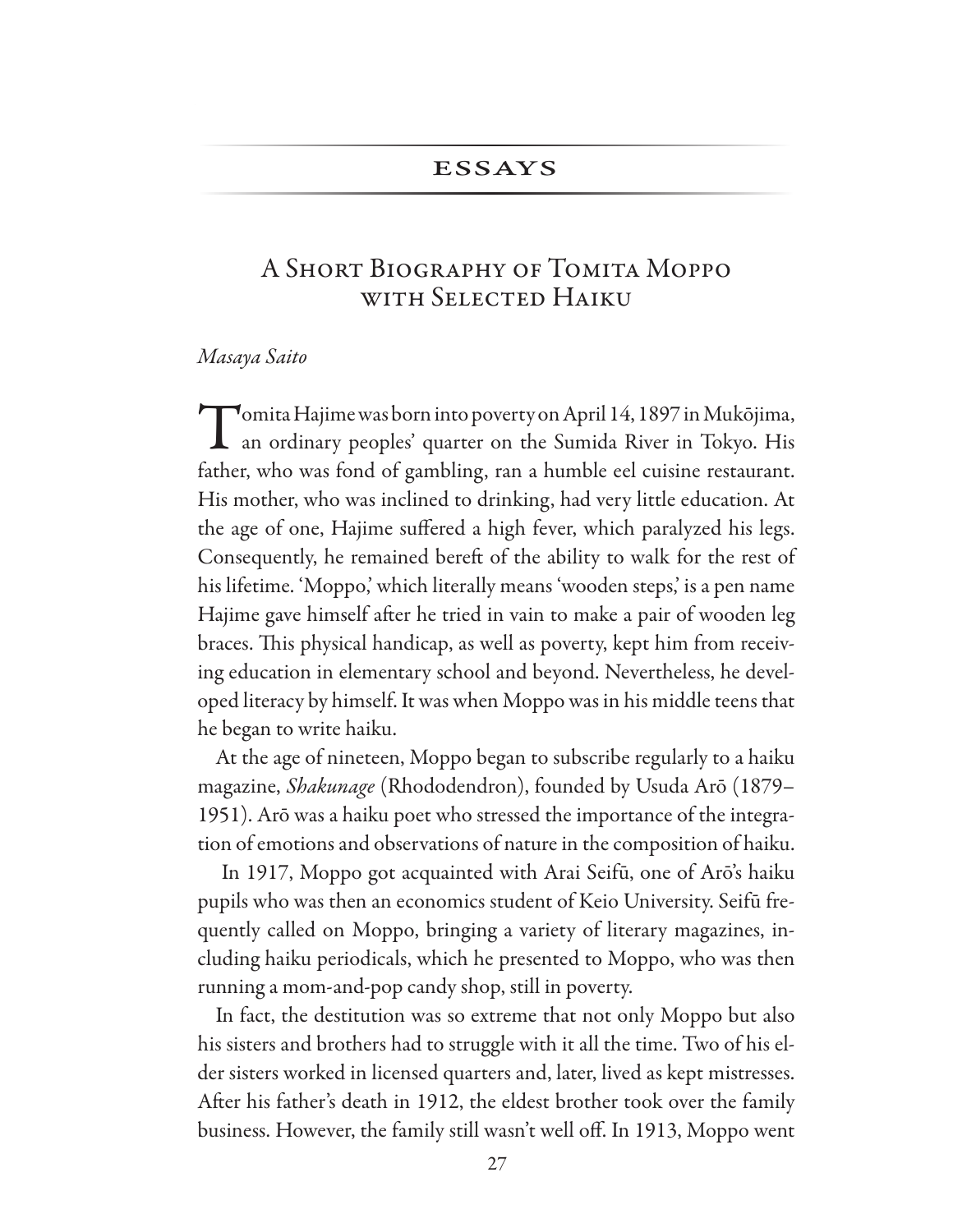into apprenticeship at a kimono pattern craft shop. After half a year, he left the shop, being unable to endure long hours of hard work and the severity of ill-treatment from his colleagues. His younger brother, who was a deaf-mute, worked at home making paper toys as a subcontractor. His younger sisters, Makiko and Shizuko, both became apprentice geishas.

The January 1918 issue of *Akane*, a haiku periodical founded by Seifū, featured a collection of Moppo's haiku. This helped Moppo to be recognized as a unique haiku poet struggling with his hardships. Some haiku poets, including Arō, admired his haiku which were printed in the periodical. Furthermore, Nishimura Yōkichi (1892-1959), a tanka poet, wrote a review that identifed Moppo as 'the Ishikawa Takuboku of the haiku world,' calling him a haiku poet of *jinsei-ha* (the life school).

In February, 1918, his younger brother, Risuke, drowned while swimming in the Sumida River. In July, his youngest sister, Makiko, died of tuberculosis. Moppo closed down his candy shop and started working as a subcontractor, making hats. In June, he had the rare occasion of going out of his house to enjoy an excursion, visiting his elder sister's house in a rickshaw, where he stayed for two nights. He wrote a travelogue on this trip and published it in the June issue of the periodical, *Haiku Sekai* (Haiku World). It was his first prose work that appeared in print. In December, Moppo coughed up blood for the frst time. He had been infected with tuberculosis.

In 1920, Seifū asked Watanabe Suiha (1882-1946), a renowned haiku poet, to print a collection of Moppo's works in his haiku periodical *Kyokusui* (Winding Stream). Suiha gave a ready consent and serialized it in four successive issues, calling Moppo 'an outstanding author' in the periodical. Because of this, Moppo came to be widely known as an ill-fated genius to the haiku world in general.

In spite of his fame as a promising young haiku poet, he remained poor. In 1921, he began a tiny rental bookshop. It was located in Tamanoi, which had used to be covered only with felds and pastures but was then about to become a red-light district with many new buildings. His customers were mostly prostitutes who borrowed books for easy reading.

In January, 1922, a daughter of Moppo's eldest brother died at the age of one. In summer of the same year, Karajo, a factory worker who had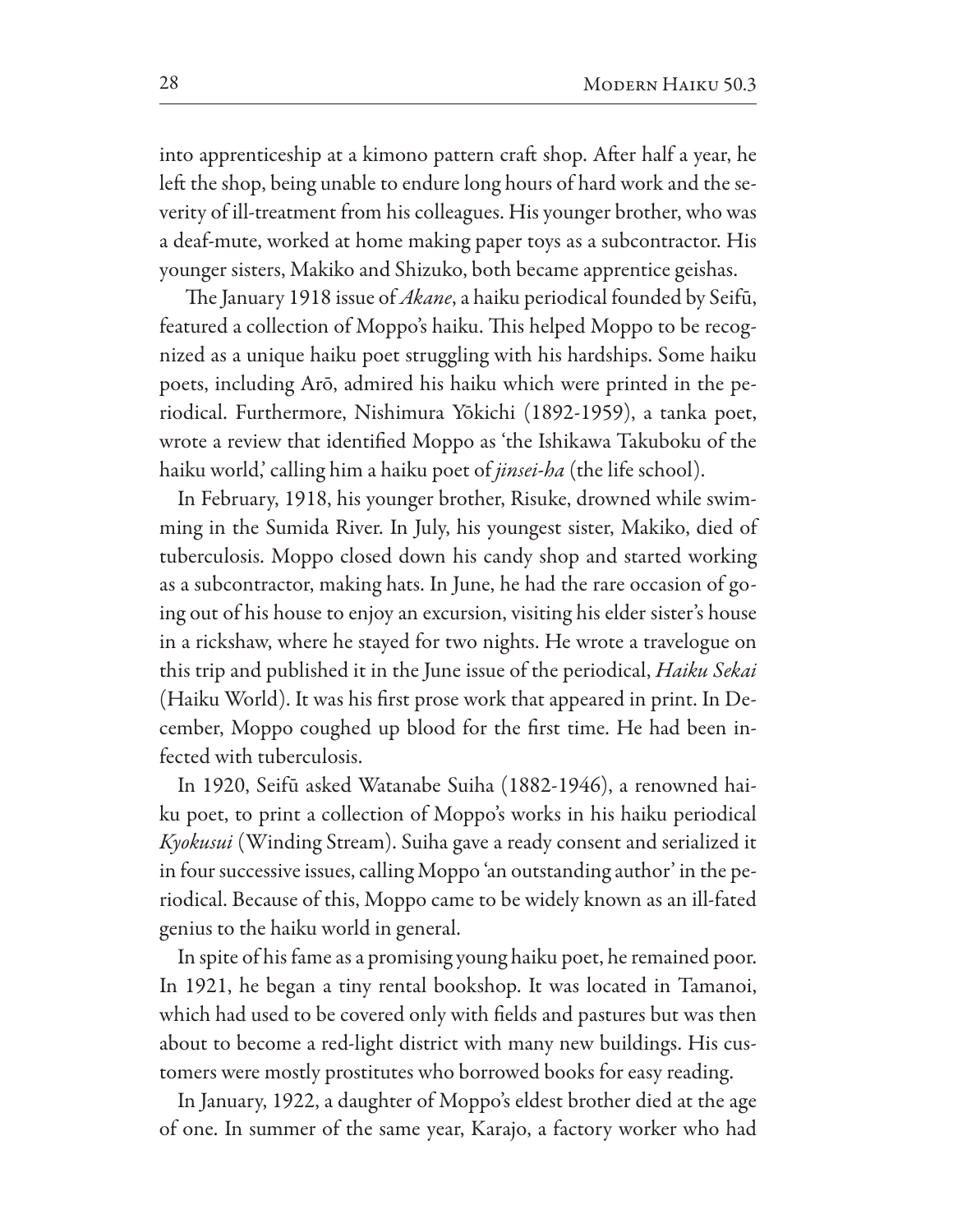been learning haiku from him, died of tuberculosis. In September, his mother died of a stroke. In October, Seifū held a fundraiser for Moppo by means of selling haiku handwritten in calligraphy by famous haiku poets such as Suiha and Arō, among others. The profit was to be used for injections and other medical expenses of which Moppo was in desperate need.

On September 1, 1923, Tokyo was devastated by *Kanto Dai-Shinsai* (the Great Kanto Earthquake). Legend has it that, carried on the back of Seifū, Moppo escaped through roaring fames and, fnally, got to the riverbank of the Sumida River, but no further. Seifū had no choice but to leave him there and dive into and swim across the river in order to save his own life. When Seifū fnally crossed the river and looked back, he no longer saw any human fgures on the other side of the river, which had already been devoured by a whirlwind of fames.

Moppo was twenty-six years old when he died.

The notes in the haiku that follow are from Moppo himself. When I translated his haiku, I referred to *Kettei-ban: Tomita Moppo Zenshū* (Definitive Edition: The Collected Works of Tomita Moppo), which was edited by Arai Seifū and published by Sekai Bunko in 1964.

### 1915

How pathetic those wooden legs! I tried to make them with the sole desire of walking. But, now, I have half given up. I see those remaining pieces of wood propped up sadly among the bushes of Chinese wolfberries of my elder brother's back hedge:

> 枸杞茂る中よ木歩の残り居る *kuko shigeru naka yo moppo no nokori iru*

Among the thick wolfberry bushes my wooden legs remain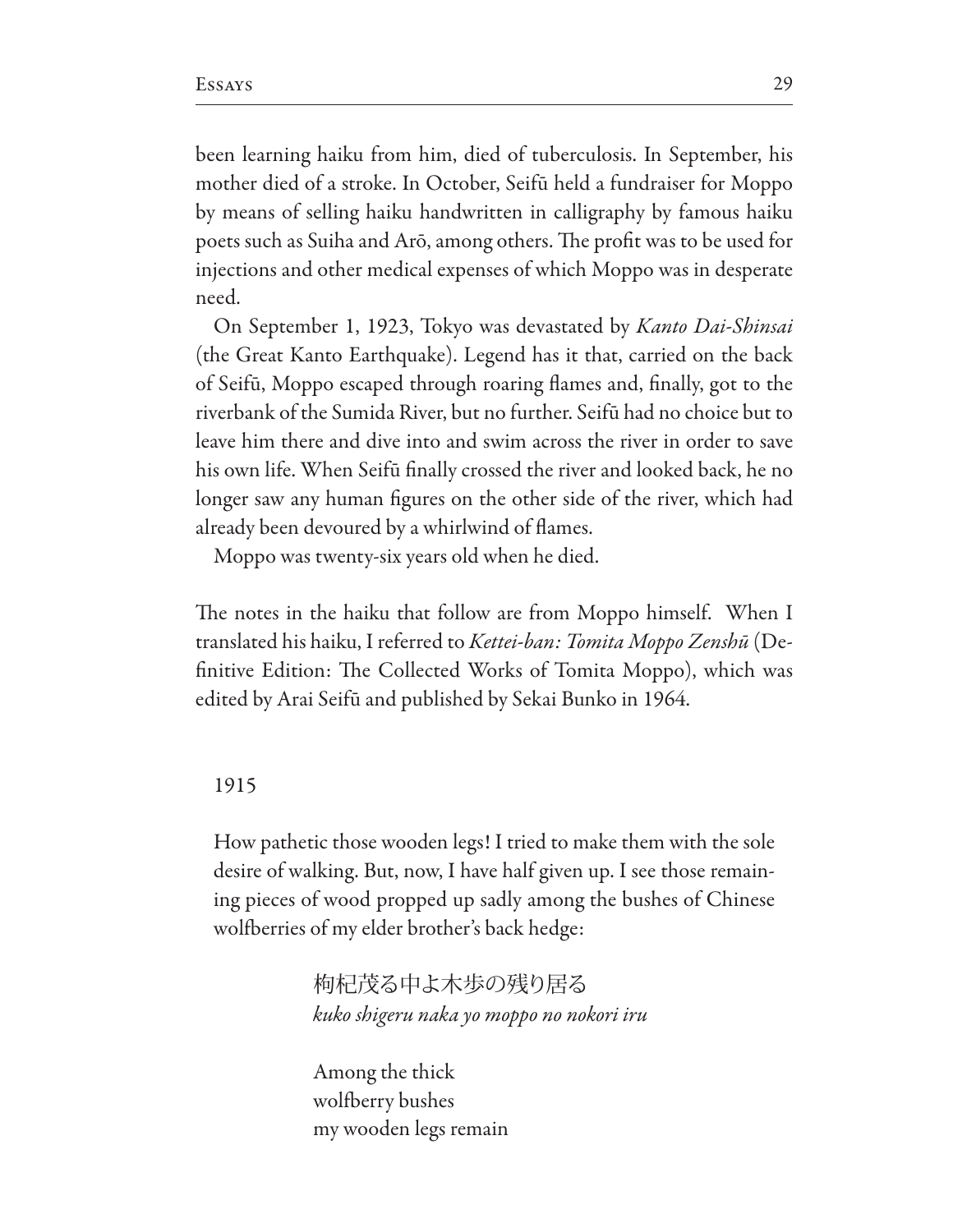During my illness:

薬紙に句を書き溜める夜寒かな *kusurigami ni ku o kakitameru yosamu kana*

On each piece of medicine paper, I write a haiku autumn night chill

My mother, who takes care of a chicken, is out:

鶏鳴けど仕舞ふ人なき秋の暮 *tori nakedo shimau hito naki aki no kure*

A cock crows no one to cage it autumn dusk

#### 1916

嫁入りを見に出はらつて家のどか *yomeiri o mini deharatte ie nodoka*

Everyone but me out to see a bride's arrival… this house on a balmy day

火蛾の輪にランプと我とじつとあり *kaga no wa ni ranpu to ware to jitto ari*

Inside the circle of a fying moth, a lamp and I remain still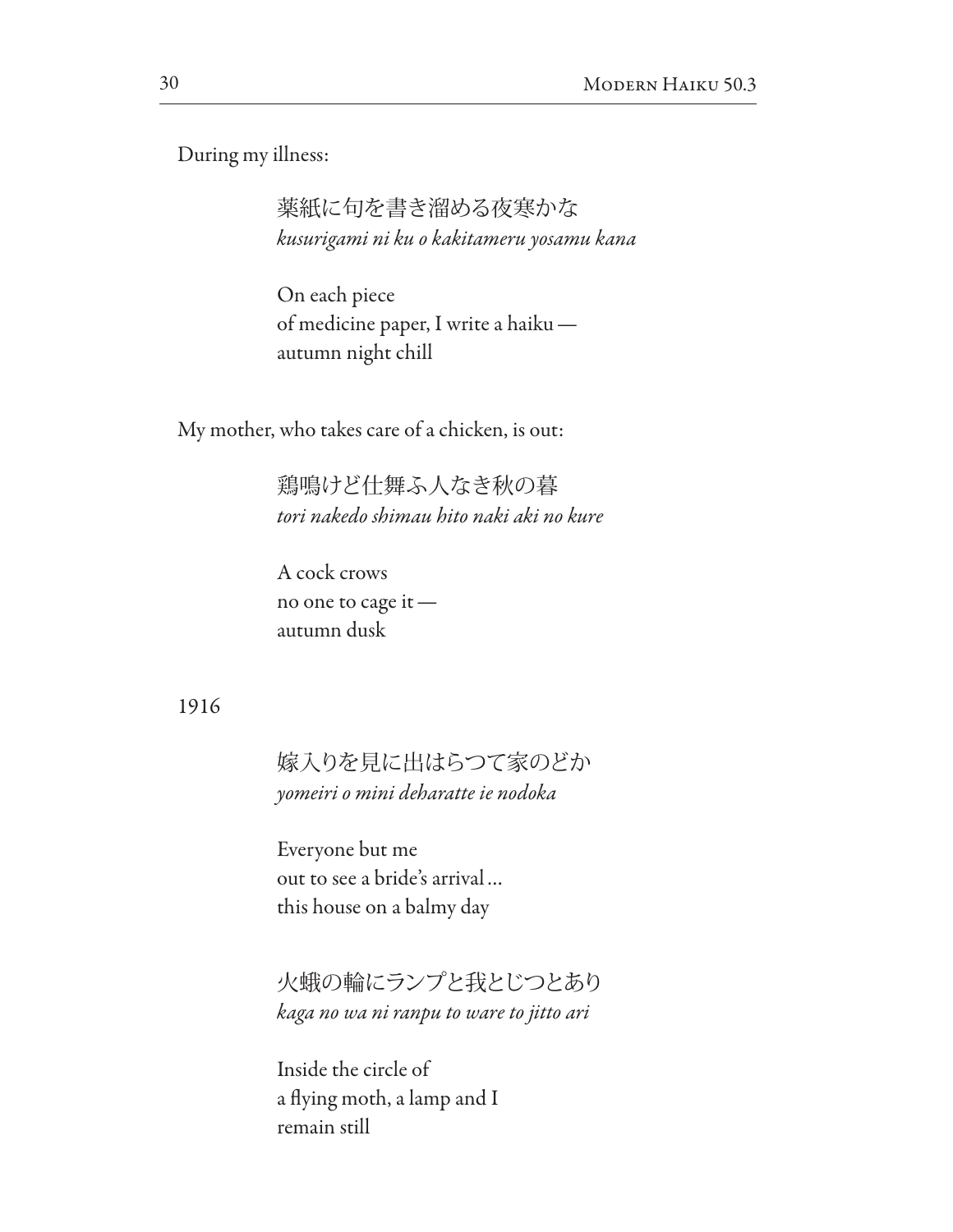裸火に壁の煤けや暮るゝ秋 hadakabi ni kabe no susuke ya kururu aki

Open flame soot on the walldeparting autumn

机見入れば木目波立つ夜寒かな tsukue miireba mokume namidatsu yosamu kana

As I gaze at the desk its wood grain rises in waves autumn night chill

秋風や軒につるせし糸車 akikaze ya noki ni tsuruseshi itoguruma

Autumn windhanging under the eaves, a spinning wheel

むかれたる棕櫚の木肌や秋の風 mukaretaru shuro no kihada ya aki no kaze

A windmill palm its skin peeled bare autumn wind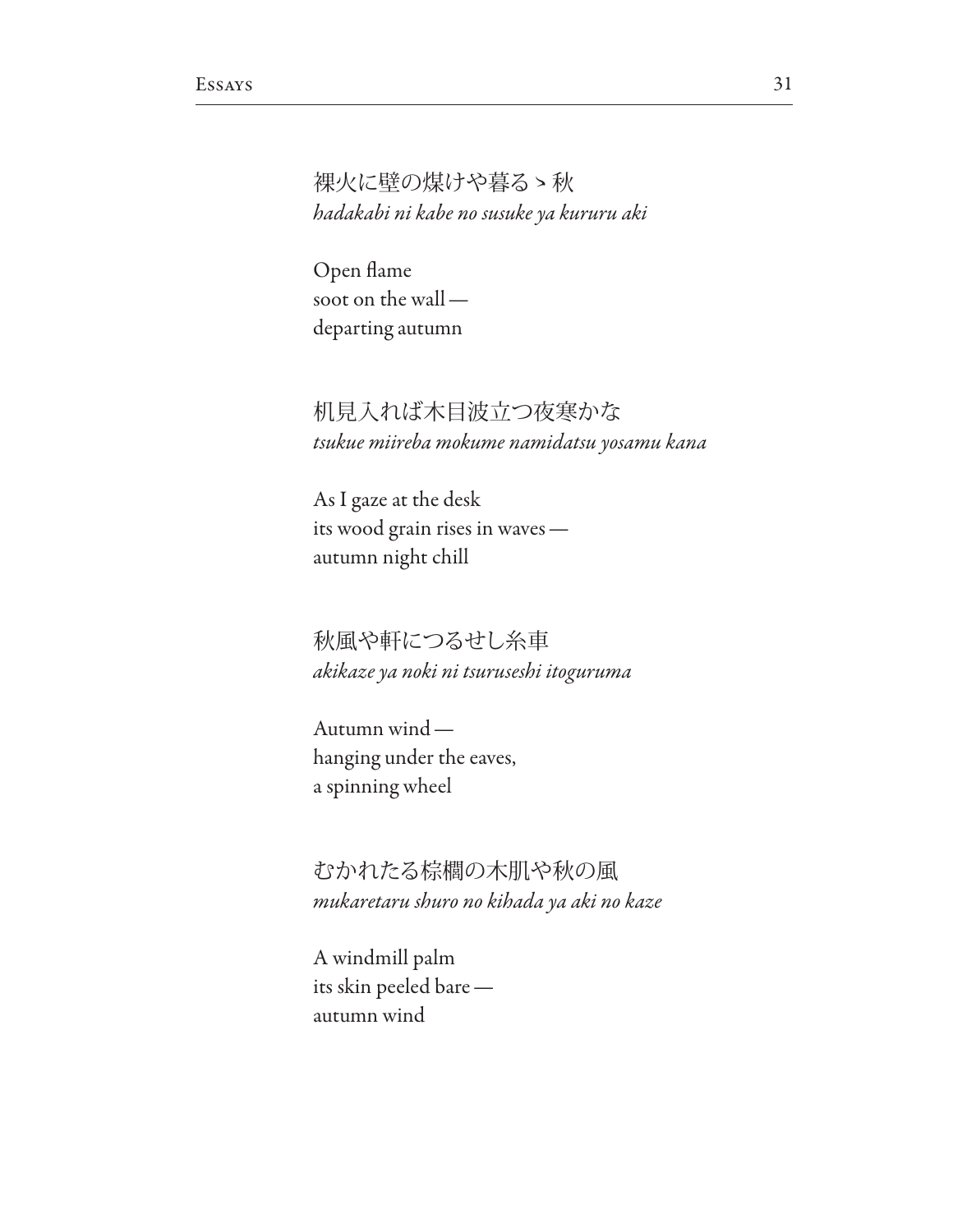Lodging Niōmaru in my house:

黴臭き夜着を引き合ふ蟲の宿 *kabi-kusaki yogi o hikiau mushi no yado*

A musty blanket we pull from each other… insects chirping

砂利のごと蜆とぎおる夕時雨 *jyari no goto shijimi togioru y*ū*-shigure*

Like pebbles I wash clams…early winter evening rain

子雀のよにまろび来る枯葉かな *kosuzume no yoni marobi kuru kareha kana*

Like a baby sparrow a withered leaf comes rolling along

鶏の軒端追はるゝみぞれかな *niwatori no nokiba owaruru mizore kana*

A cock chased away from the eaves… sleet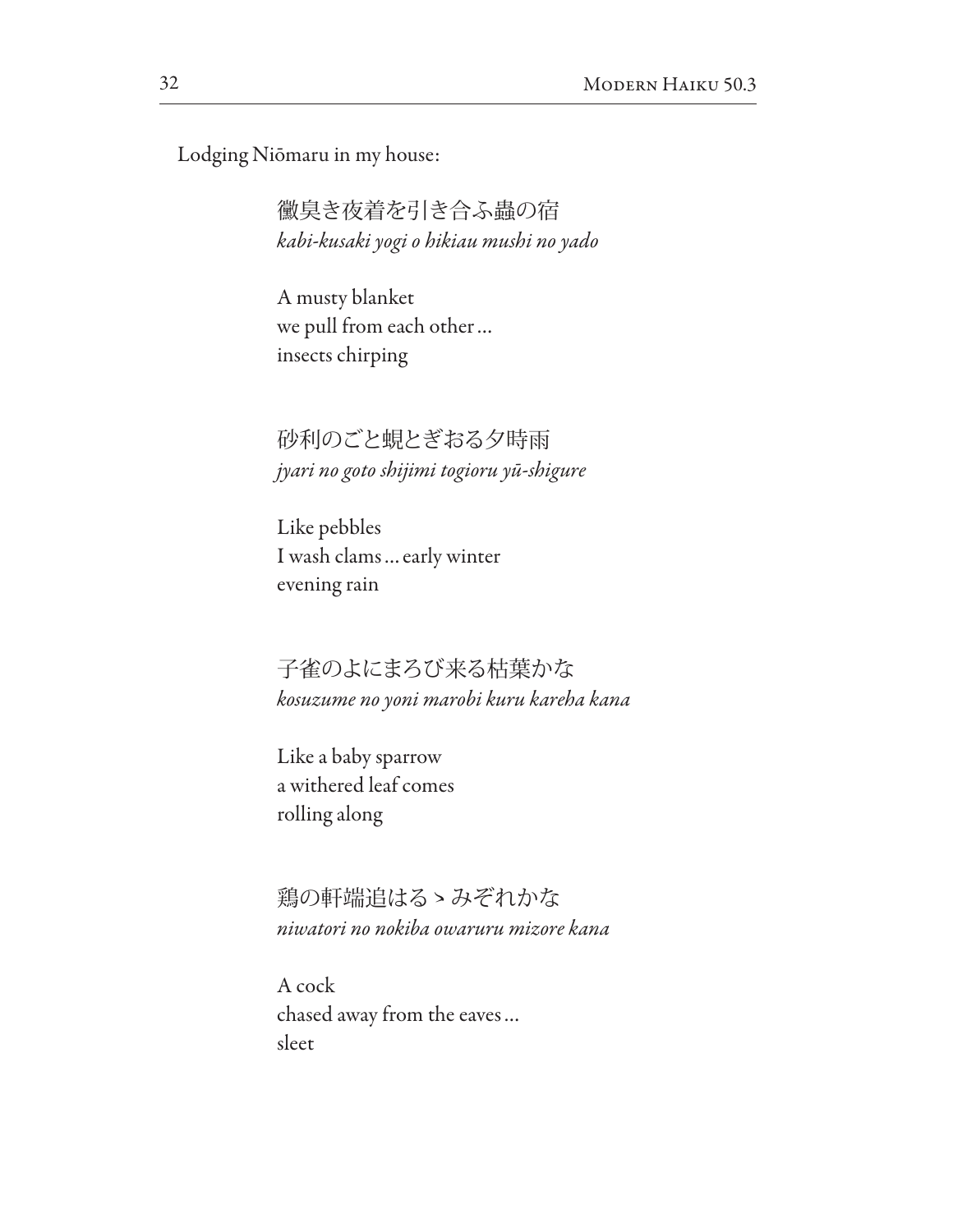## 1917

# 啞ん坊のいぢめられ来し凧日和 *oshinb*ō *no ijimerarekishi takobiyori*

Having been bullied a deaf boy comes home… kite-fying weather

蜆売に銭替へてやる夏の夕 *shijimi-uri ni zeni kaete yaru natsu no y*ū

For a clam vendor I break a bill… summer evening

風呂を出て迎ひ待たれつ夏の月 *furo o dete mukai mataretsu natsu no tsuki*

Afer taking a bath I wait to be picked up… a summer moon

毛切虫捕へて啞の威張りけり *kekiri-mushi toraete oshi no ibari keri*

A long-horn beetle caught by a deaf-mute proud of himself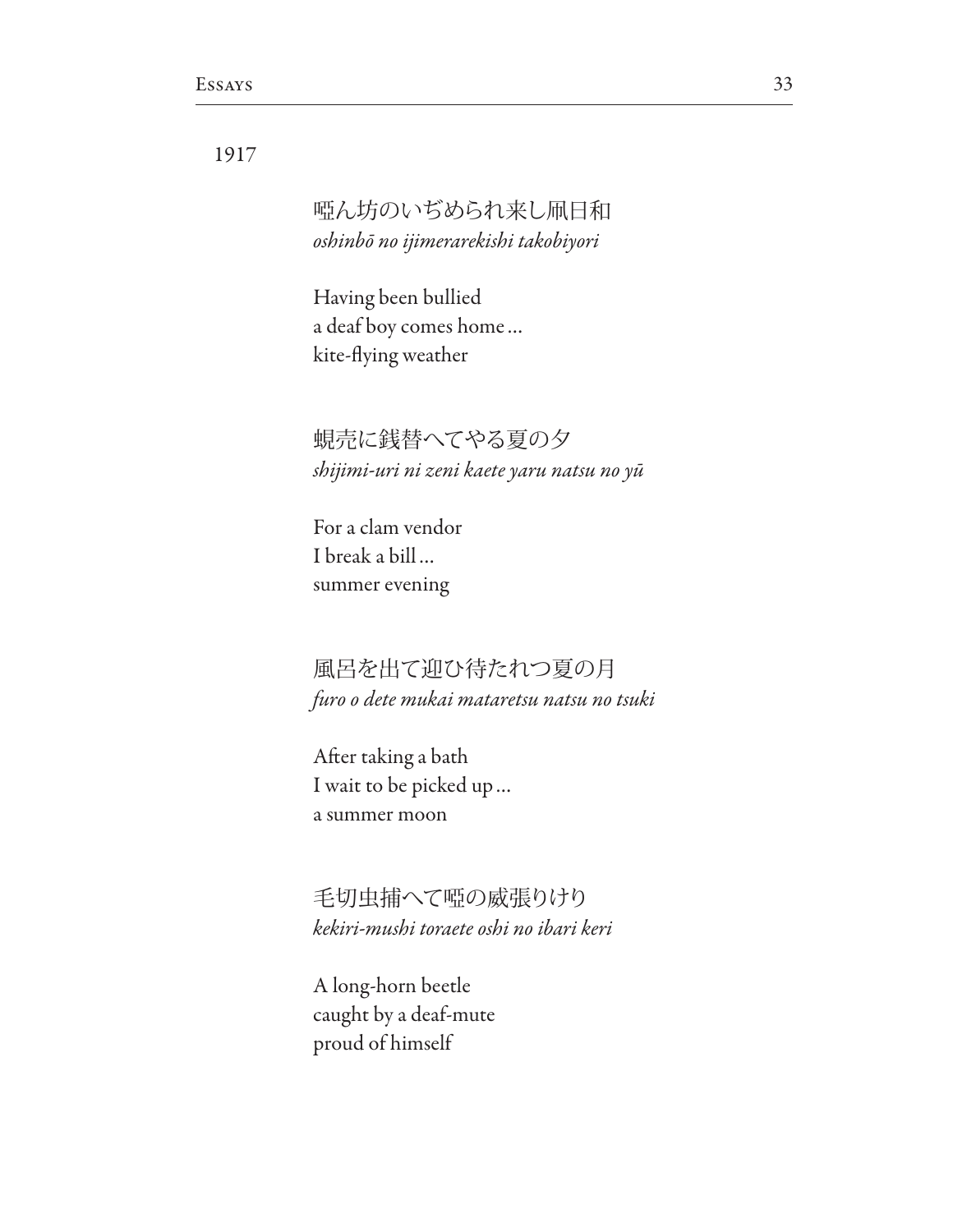夜寒さや吹けば居すくむ油虫 *yasamusa ya fukeba isukumu aburamushi*

Night chill as I blow upon it… a crouching cockroach

At the rear of the house, my aunt has awoken from a doze and is now making whistle dolls:

> 秋の夜や人形泣かす一つ宛 *aki no yo ya ningy*ō *nakasu hitotsuzutsu*

Autumn night one afer another, she makes dolls cry

粉煙草に母むせかへる夜半の秋 *kotabako ni haha musekaeru yowa no aki*

Snuf suffocates my motherautumn midnight

うそ寒や畳におどる影法師 *usosamu ya tatami ni odoru kageb*ō*shi*

Autumn chill on tatami my dancing shadow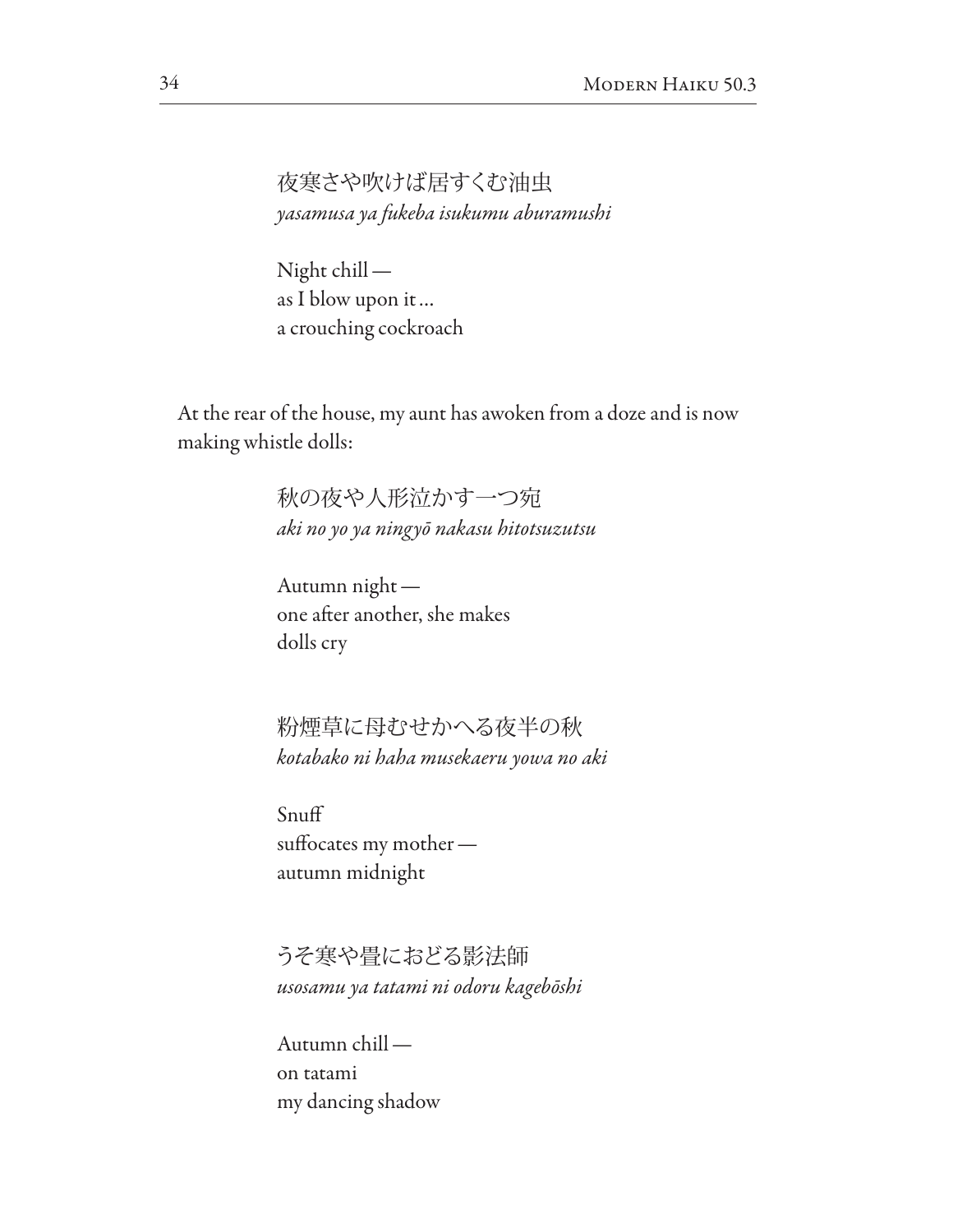うそ寒や障子の穴を覗く猫 *usosamu ya sh*ō*ji no ana o nozoku neko*

Autumn chill a hole in the shoji screen a cat peeps through

Sickbed:

# 我が肩に蜘蛛の糸張る秋の暮 *waga kata ni kumo no ito haru aki no kure*

On my shoulder a spider weaves a web autumn evening

The pair of wooden leg braces, which I secretly kept at my aunt's house for a while, no longer give me any hope. So I told her to use them as fuel or something like that:

> 人に秘めて木の足焚きね暮るゝ秋 *hito ni himete ki no ashi takine kururu aki*

In secret wooden leg braces burnt autumn ending

我が尻に似てしなびたる糸瓜かな *waga shiri ni nite shinabitaru hechima kana*

Shriveled like my buttocks a gourd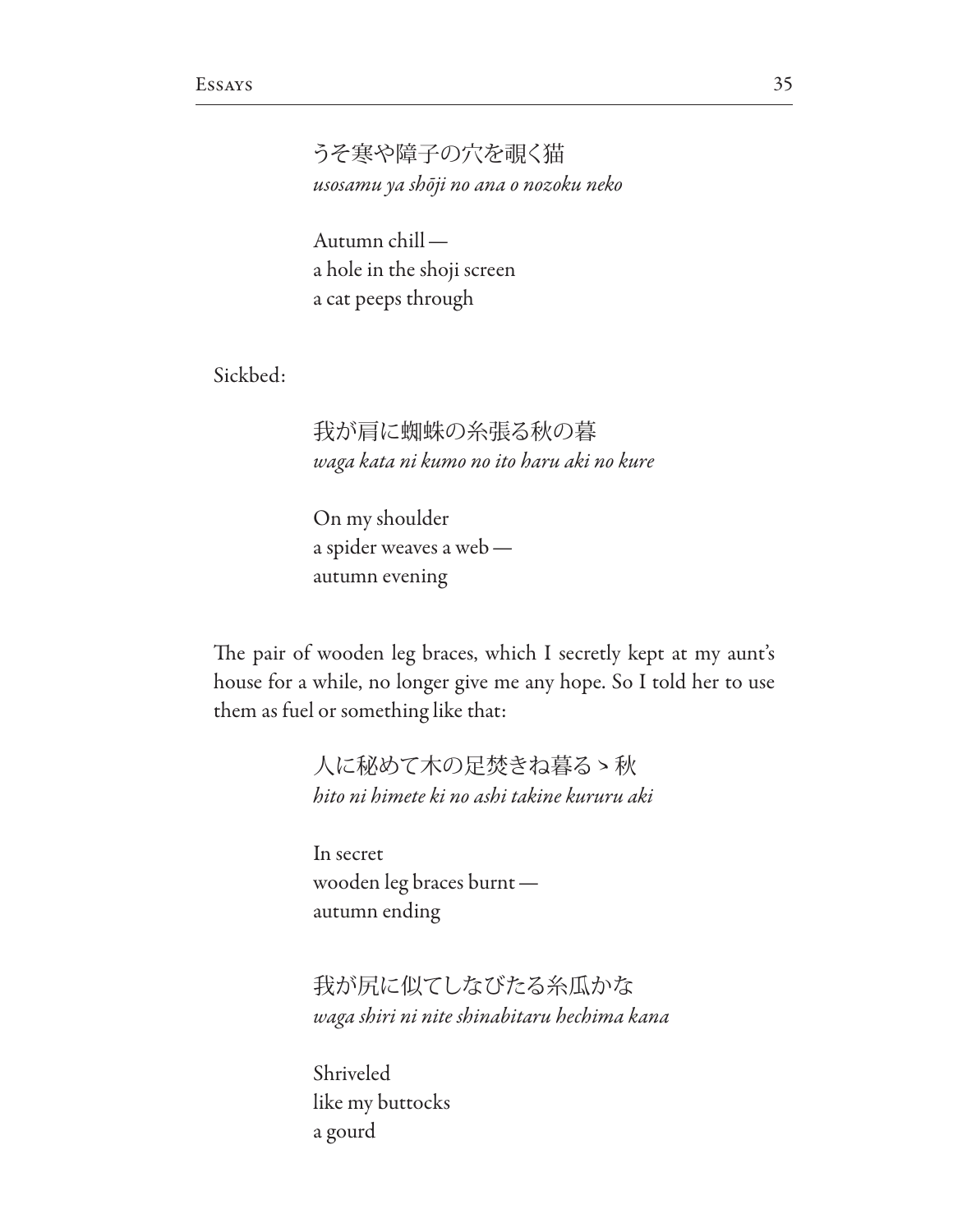During my illness:

ひだるさに夜明け待たるゝ虫の声 *hidarusa ni yoake mataruru mushi no koe*

Hungry… I yearn for daybreak insects chirping

こほろぎや仮の枕のくされ本 *k*ō*rogi ya kari no makura no kusare-bon*

A cricket a decayed book I use as my pillow

こほろぎや追ひ焚きしたる鍋の飯 *k*ō*rogi ya oidaki shitaru nabe no meshi*

A cricket rice in a pot reheated

My sick brother:

飴なめて安らけく寝よ夜半の冬 *ame namete yasuyakeku neyo yowa no fuyu*

Eat candy then sleep a peaceful sleep… winter midnight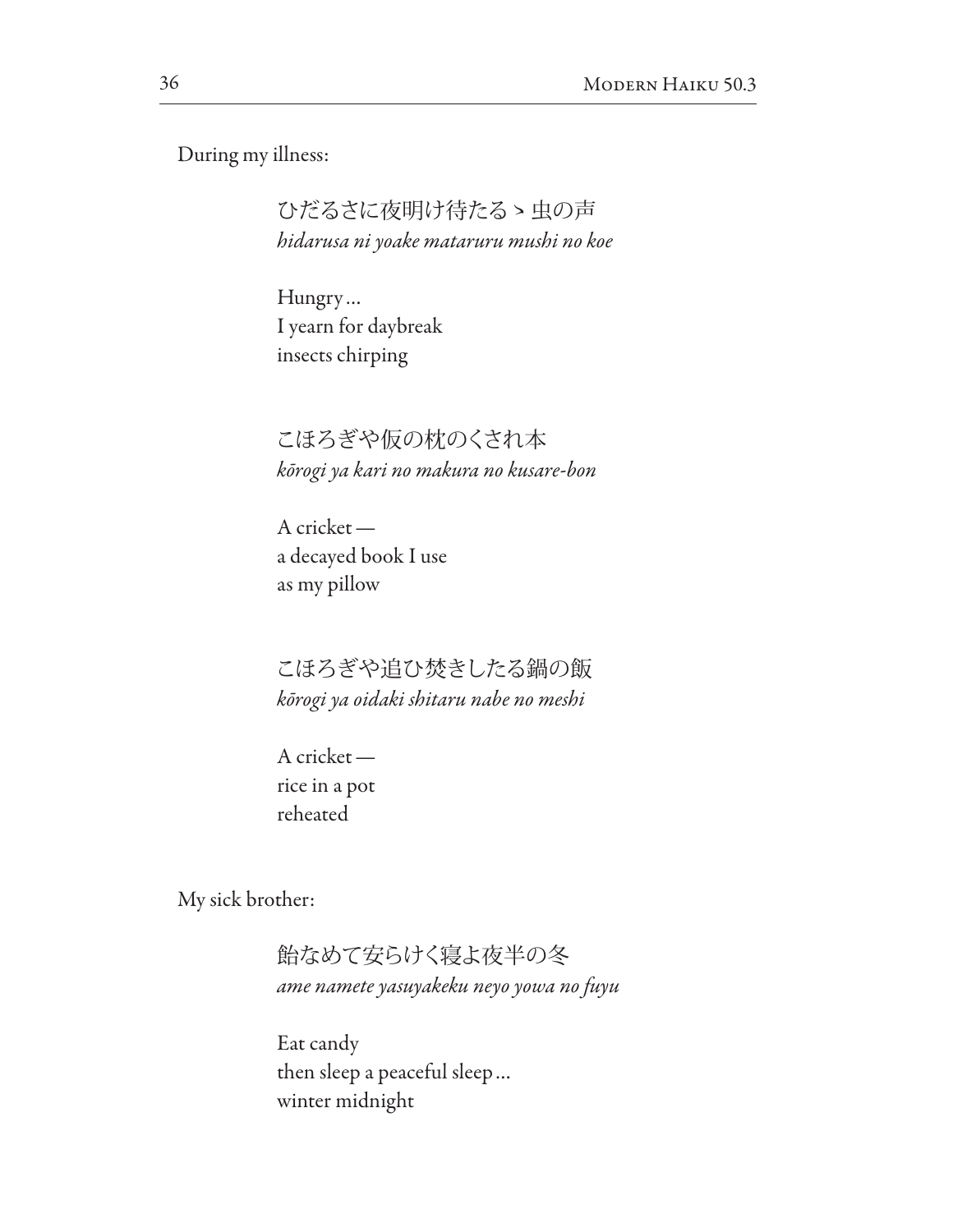冬の夜やいさゝか足らぬ米の銭 fuyu no yo ya isasaka taranu kome no zeni

Winter night a penny short for rice

In order to distract myself from my exhaustion after shaving dolls made of glued sawdust, I sing Buddhist hymns:

> 母とゐて和譖うたふや夜半の冬 haha to ite wasan utau ya yowa no fuyu

With my mother I sing Buddhist hymns winter midnight

壁の穴に杉葉押し込む空つ風 kabe no ana ni sugi-ba oshikomu karakkaze

Into a cavity in the wall, I thrust cedar leaves dry winter gale

木の如く凍てし足よな寒鴉 ki no gotoku iteshi ashi yona kangarasu

Like wood my legs frozen winter crow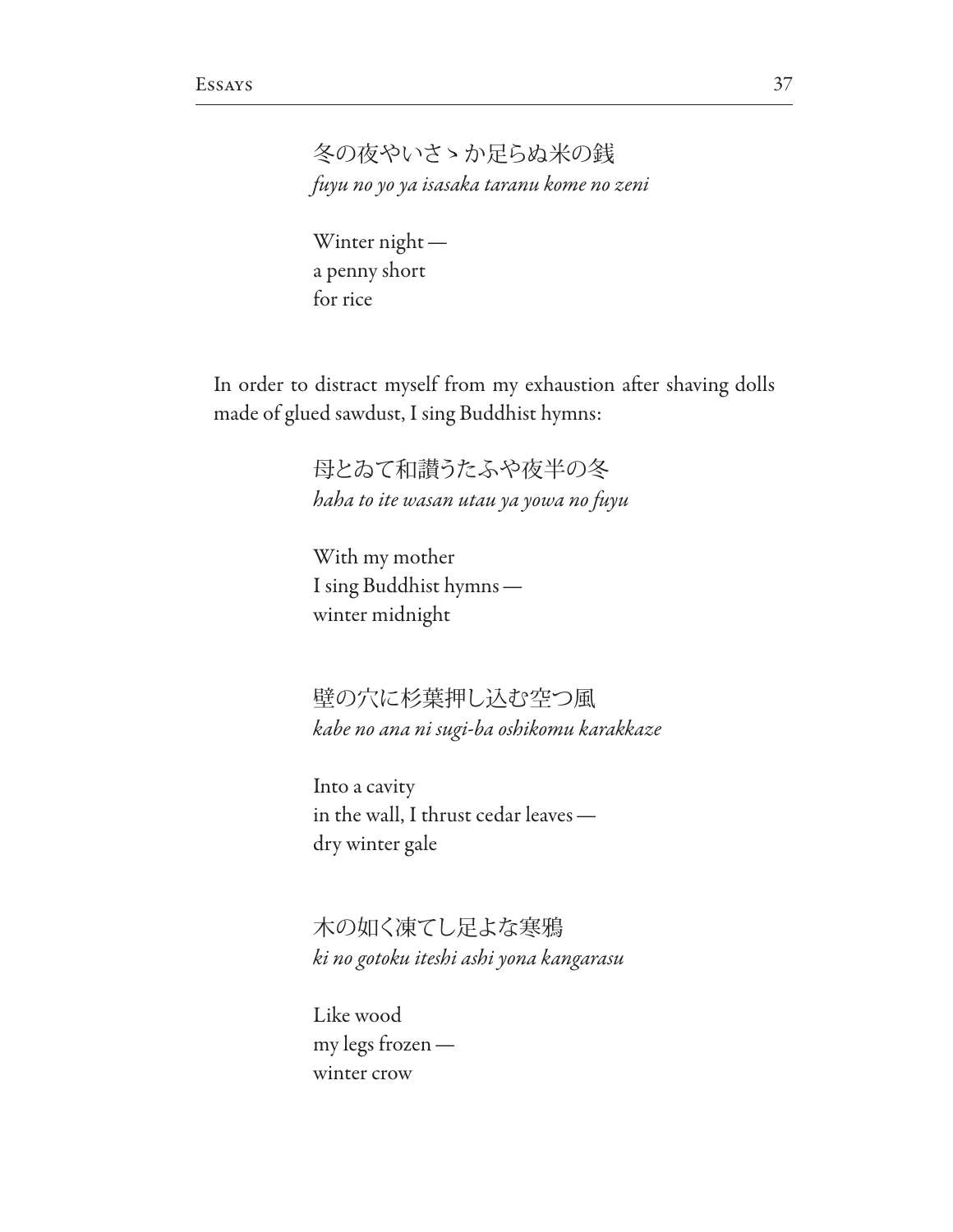床下に入りて鳴きをる寒雀 *yukashita ni irite naki-oru kansuzume*

Coming under the floor and twittering a winter sparrow

In the winter my legs are frozen, so I crawl along, wrapped in a padded cotton kimono, to go relieve myself:

> 犬猫と同じ姿や冬座敷 *inu neko to onaji sugata ya fuyu-zashiki*

I, who look the same as dogs and cats winter tatami room

#### 1918

蟻共の尻みな光る春日かな *ari-domo no shiri mina hikaru haruhi kana*

Ants each rear shines with spring sunlight

友去つて佛燈灯す遠蛙 *tomo satte butt*ō *tomosu t*ō*gaeru*

My friend leaves I offer a light to a Buddha... frogs croaking far away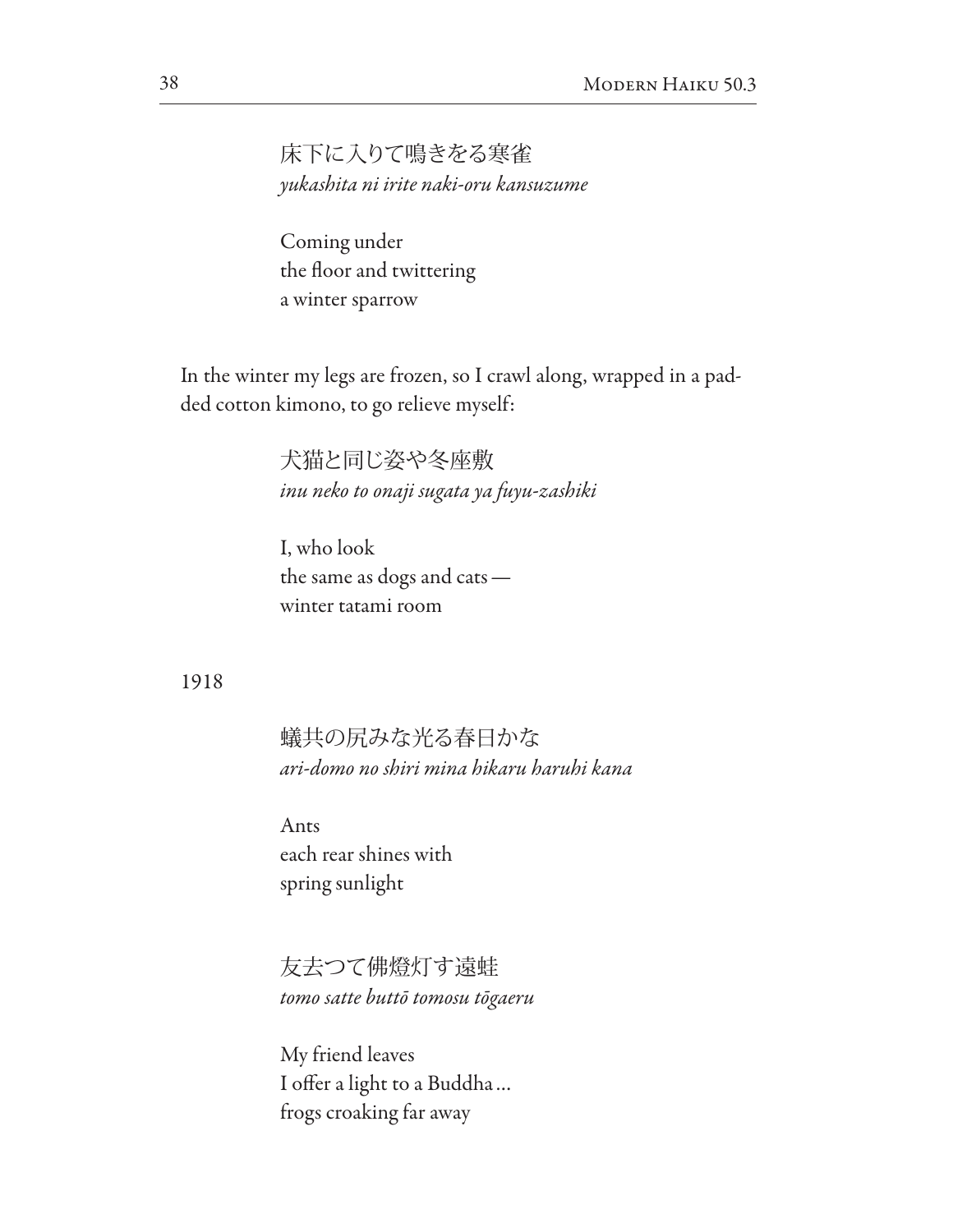My sick sister:

和讃乞ふ妹いとほしむ夜短き *wasan kou imo itooshimu yo mijikaki*

Asking for a Buddhist hymn, my darling sister… short summer night

My sister, whose condition has taken a sudden turn for the worse, incessantly asks her mother to chant sutra:

> 今宵名残りとなる祈りかも夏嵐 *koyoi nagori to naru inori kamo natsu-arashi*

Tonight might be our last night to pray for her life… summer storm

寝る妹に衣うちかけぬ花あやめ *neru imo ni kinu uchikakenu hana-ayame*

My sister asleep I cover her with a kimono… an iris fower

Unaware of her approaching death, my younger sister tenderly talks:

涙湧く眼を追い移す朝顔に *namida waku me o oi-utsusu asagao ni*

Tears well up from my eyes, which I hastily direct towards a morning glory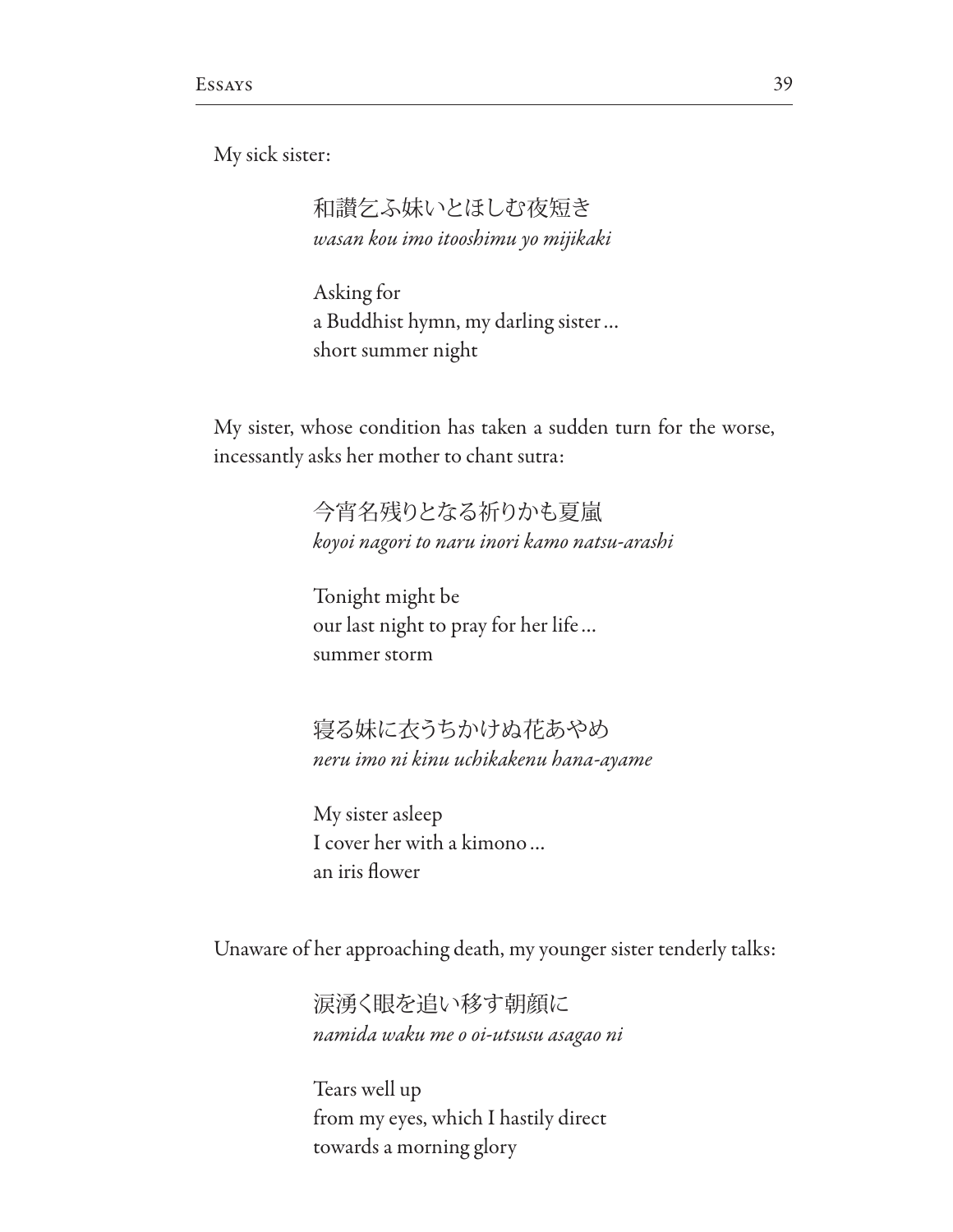The first night of mourning:

線香の火の穂浮く蚊帳更けにけり *senk*ō *no hi no ho uku kaya fuke ni keri*

An incense stick's glowing tip afoat inside the mosquito net… night deepening

### 1919

Putting down the words my sick mother uttered as they are:

體内にこの風が吹く冴返り *tainai ni kono kaze ga fuku saekaeri*

In my body this wind blowing…chilliness returns in spring

August 8th:

喀血にみじろぎもせず夜蝉鳴く *kakketsu ni mijirogi mo sezu yozemi naku*

I cough up blood… not stirring an inch, cicadas screeching at night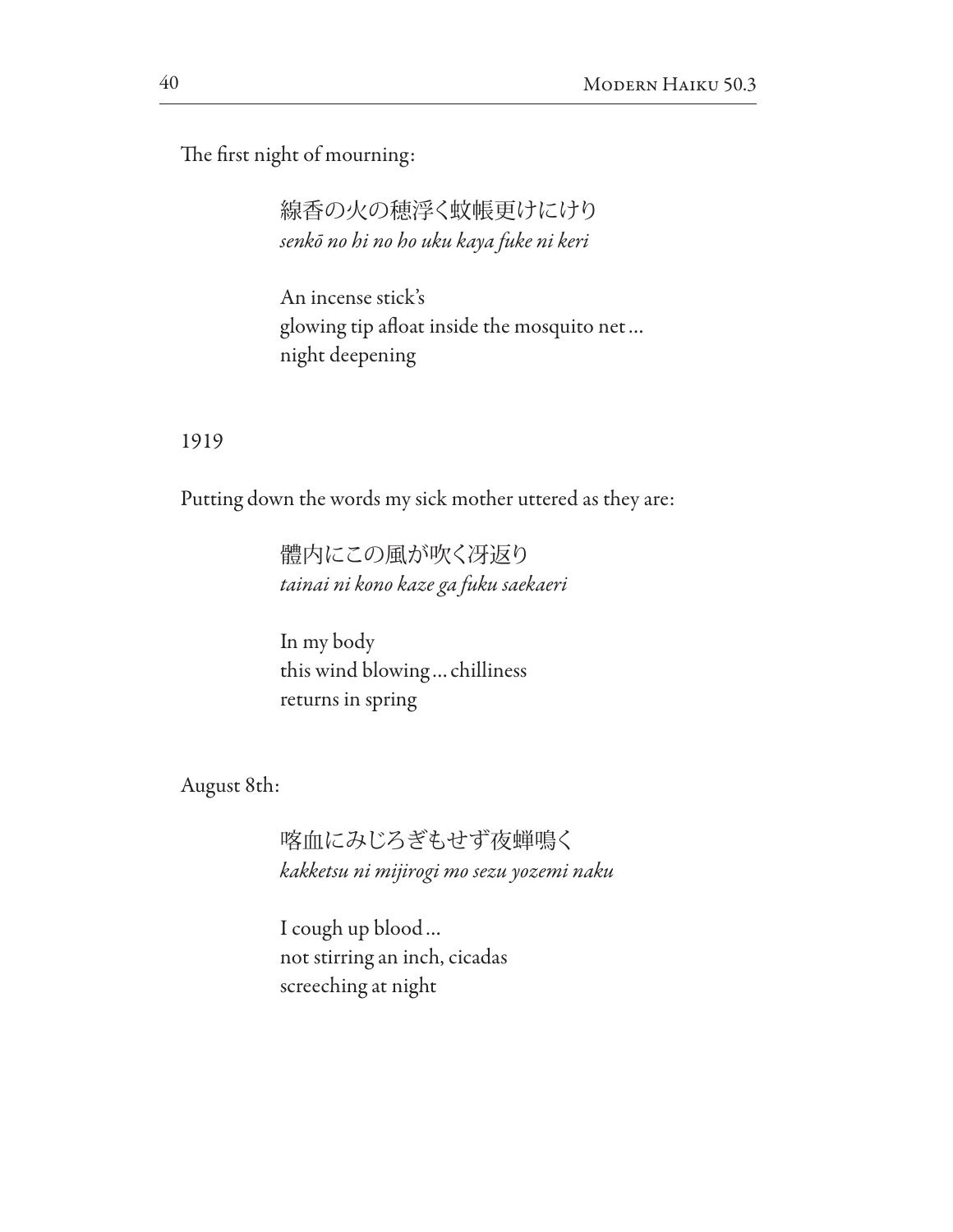My mother stricken with a cerebral hemorrhage:

母のみとりに仏灯忘るる宵の冬 *haha no mitori ni butt*ō *wasuru yoi no fuyu*

Tending my mother I fail to offer a light to Buddha ... evening in winter

Dreaming of the dead:

夢に見れば死もなつかしや冬木風 *yume ni mireba shi mo natsukashi ya fuyuki-kaze*

Having dreamed I feel intimate even with death… withering wind

行く年やわれにもひとり女弟子 *iku-toshi ya ware nimo hitori onna-deshi*

The departing year even for me, one female haiku pupil

1920

水のよな雲を透く日や菖蒲咲く *mizu no yona kumo o suku hi ya sh*ō*bu saku*

Through clouds like water, the sunlight irises blooming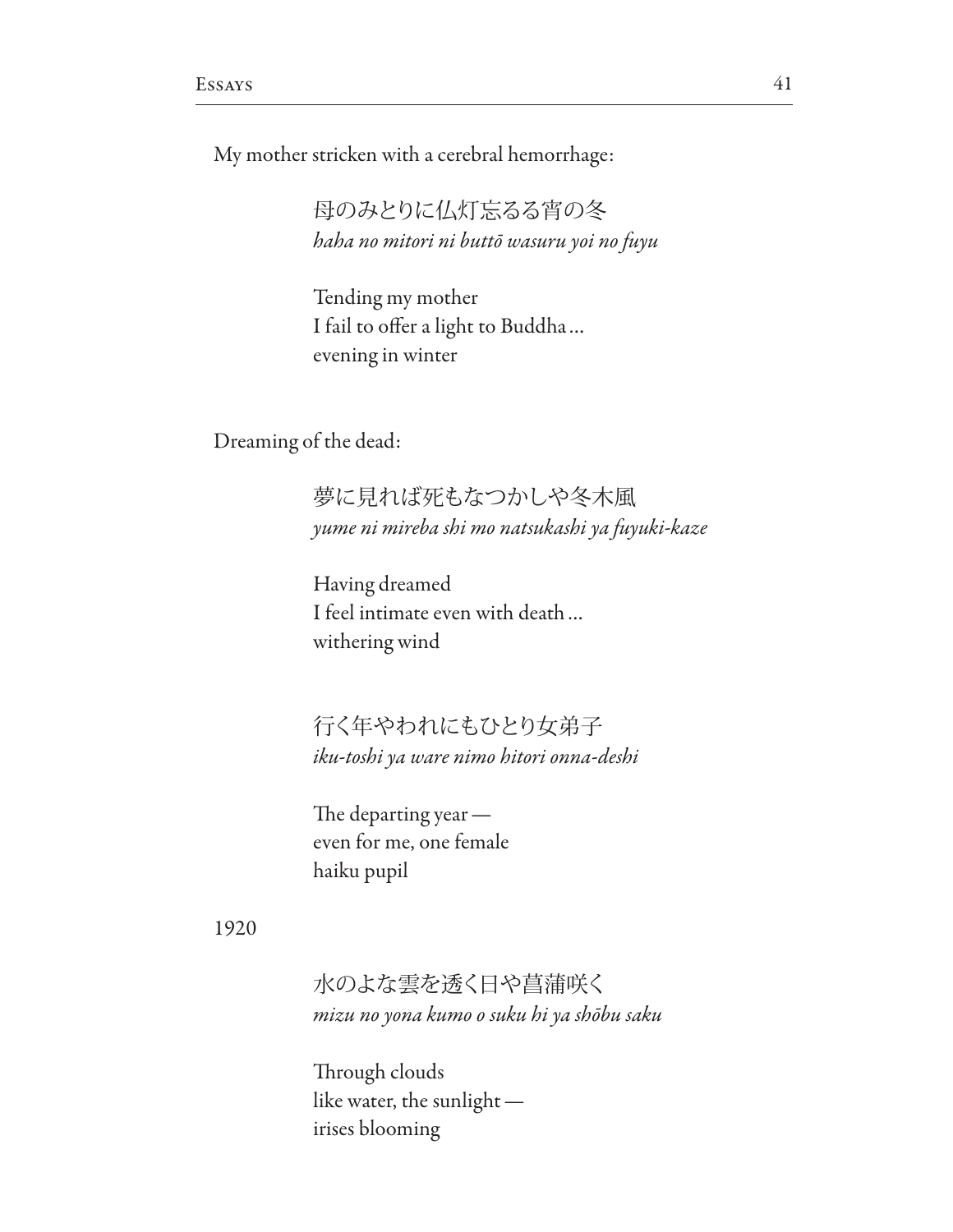芦の穂に家の灯つゞる野末かな *ashi no ho ni ie no hi tsuzuru nozue kana*

Beyond reed-heads house lights in succession, where the open felds end

Illness like my old friend:

死思へばわが部屋親し昼の虫 *shi omoeba waga heya shitashi hiru no mushi*

As I think of death this room seems intimate noon…insects chirp

Still fnding it hard to leave my sickbed, I had Seifū take a picture of me for amusement:

> 面影の囚はれ人に似て寒し *omokage no torawarebito ni nite samushi*

How I look resembles a prisoner… so cold

窓の椎夕日に映えて北風かな *mado no shii y*ū*hi ni haete narai kana*

Out of a window an oak tree aglow with sunset in the north wind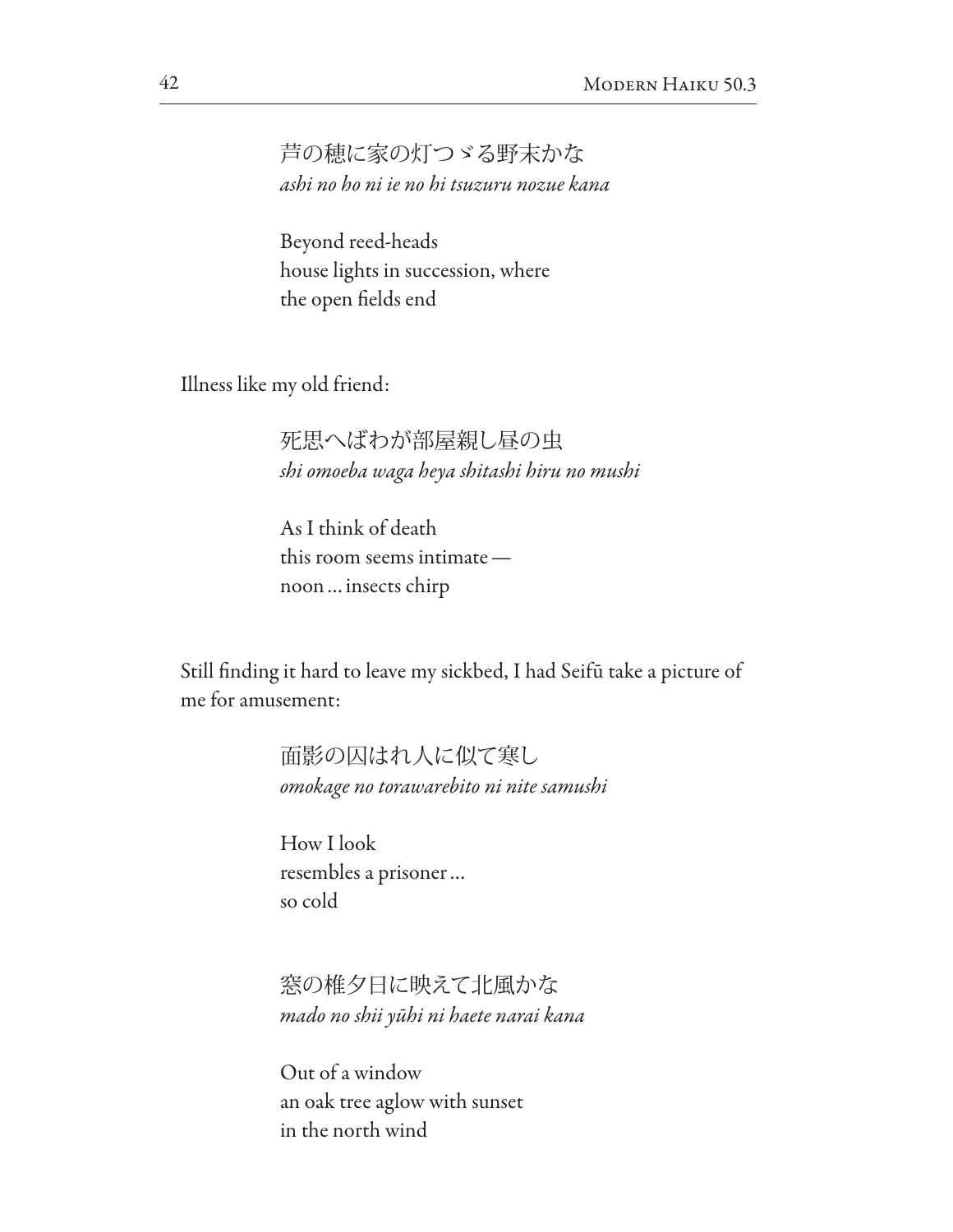北風あと心呆けし夕餉かな *narai ato kokoro h*ō*keshi y*ū*ge kana*

The north wind has droped…my absentminded evening meal

1921

ぬかるみのいつか青める春日かな *nukarumi no itsuka aomeru haruhi kana*

Mire already green a spring day

病み呆けてふと死を見たり花の昼 *yami-h*ō*kete futo shi o mitari hana no hiru*

Senile with illness I suddenly saw death—noon full of cherry blossoms

ひとりゐて壁に冴ゆるや昼の影 *hitori ite kabe ni sayuru ya hiru no kage*

Alone… chilly on the wall, my noon shadow